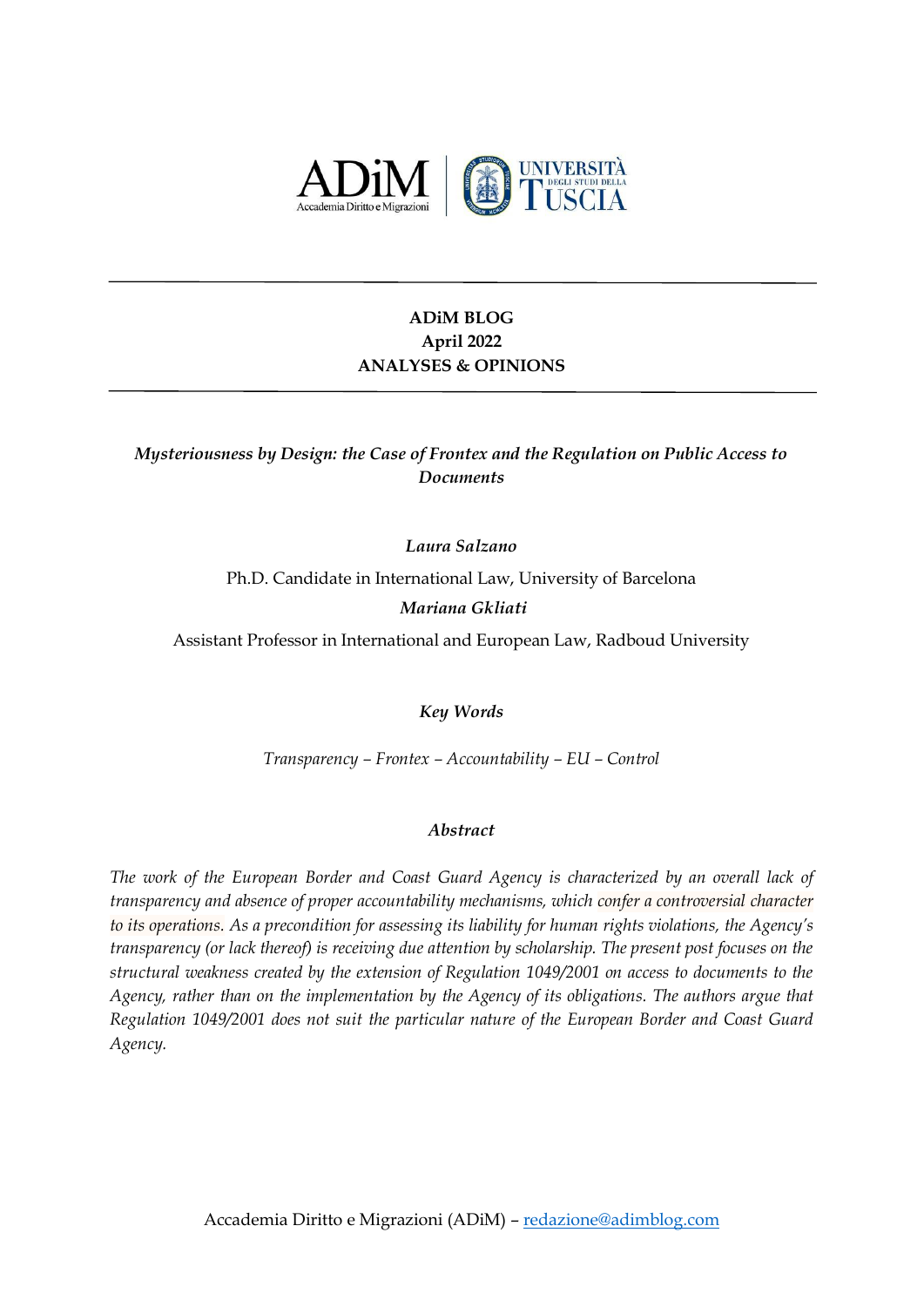# **1.** *Introduction*

The European Border Coast Guard Agency (EBCGA or Frontex) was founded in 2004 to improve the integrated management of the external borders of the Member States of the EU. It is currently at the center of a heated debate, due to its overall lack of transparency and [absence of an effective accountability mechanisms,](http://eulawanalysis.blogspot.com/2021/04/frontex-accountability-impervious-path.html) which led the [European Parliament,](https://www.europarl.europa.eu/cmsdata/238156/14072021%20Final%20Report%20FSWG_en.pdf) the [European Court of Auditors,](https://www.eca.europa.eu/en/Pages/DocItem.aspx?did=58564) the [European Ombudsman,](https://www.statewatch.org/analyses/2021/frontex-investigations-what-changes-in-the-eu-border-agency-s-accountability/) and EU Anti-Fraud Office (OLAF) to investigate its activities in relation to violations of fundamental rights. As precondition for assessing any liability, the Agency's lack of transparency has received increased scrutiny. In fact, [scholars,](https://www.utrechtlawreview.org/articles/10.36633/ulr.770/) [researchers](https://www.statewatch.org/observatories/frontex/access-to-documents-requests/) and [civil society](https://www.ecchr.eu/en/publication/analysis-opaque-and-unaccountable-frontex-operation-hera/) have highlighted how Frontex tends to either fully deny access to the requested documents or sharing unintelligible copies with the most relevant parts fully redacted. This constitutes an established practice, which certainly makes it excessively burdensome, if not impossible, to exercise oversight over its activities.

The Agency received much legislative attention and its Regulation was amended in 2011, in 2016 and then again in 2019. In particular, the new EBCG Regulation in 2016 and its amendment three years later, marked the transition of Frontex to a fully [operational](https://eulawanalysis.blogspot.com/2019/06/the-umpteenth-reinforcement-of-frontexs.html) agency, now empowered with strong operational tasks and able to deploy its own uniformed standing corps and its own equipment. Nevertheless, the progressive enhancement of the Agency's role, budget and competences, on one hand, and its accountability, on the other, did not proceed at [the same pace.](https://eulawanalysis.blogspot.com/2019/04/the-new-european-border-and-coast-guard.html?fbclid=IwAR2vNY3zP8TdnZXeTkL1AYmig2vYtBtmg6iy-YRD474BO-t3qYd61qXaDpE) The overwhelming allegations of the agency's involvement in fundamental rights violations at the external borders have relaunched the discussion on the lack of effective mechanisms for monitoring, reporting and following up on violations and on transparency. With respect to the latter, the second lawsuit was recently filed (April 2022) before the CJEU to obtain the release of documents relating to Frontex operations [\(Sea-Watch, FragDenStaat\).](https://sea-watch.org/en/sea-watch-takes-frontex-to-court/)

The problem of lack of transparency in Frontex operations has been extensively analyzed and several concrete solutions towards openness and transparency have been proposed (see [European Parliament Frontex Scrutiny Working Group,](https://www.statewatch.org/media/2590/ep-frontex-scrutiny-group-final-report-14-7-21.pdf) [Gkliati & Kilpatrick\)](https://www.utrechtlawreview.org/articles/10.36633/ulr.770/). This post, however, attempts an investigation behind the scenes of these gaps and focuses on the structural flaws inherent in the application of Regulation 1049/2001 regarding public access to documents to the work of the EBCGA. In this sense, it does not analyse the implementation of the Regulation by the agency, but the source of the obligations itself.

# **2.** *Beyond Decision-Making Institutions: Fit for Purpose?*

The rules governing access to documents of the EU Institutions and bodies are enshrined in [Regulation](https://eur-lex.europa.eu/legal-content/en/ALL/?uri=CELEX%3A32001R1049) 1049/2001. The first comprehensive piece of legislation on this issue was published in 2001 and reflects the political debate and the concerns expressed by civil society regarding the public's right to information vis-a-vis the EU Institutions.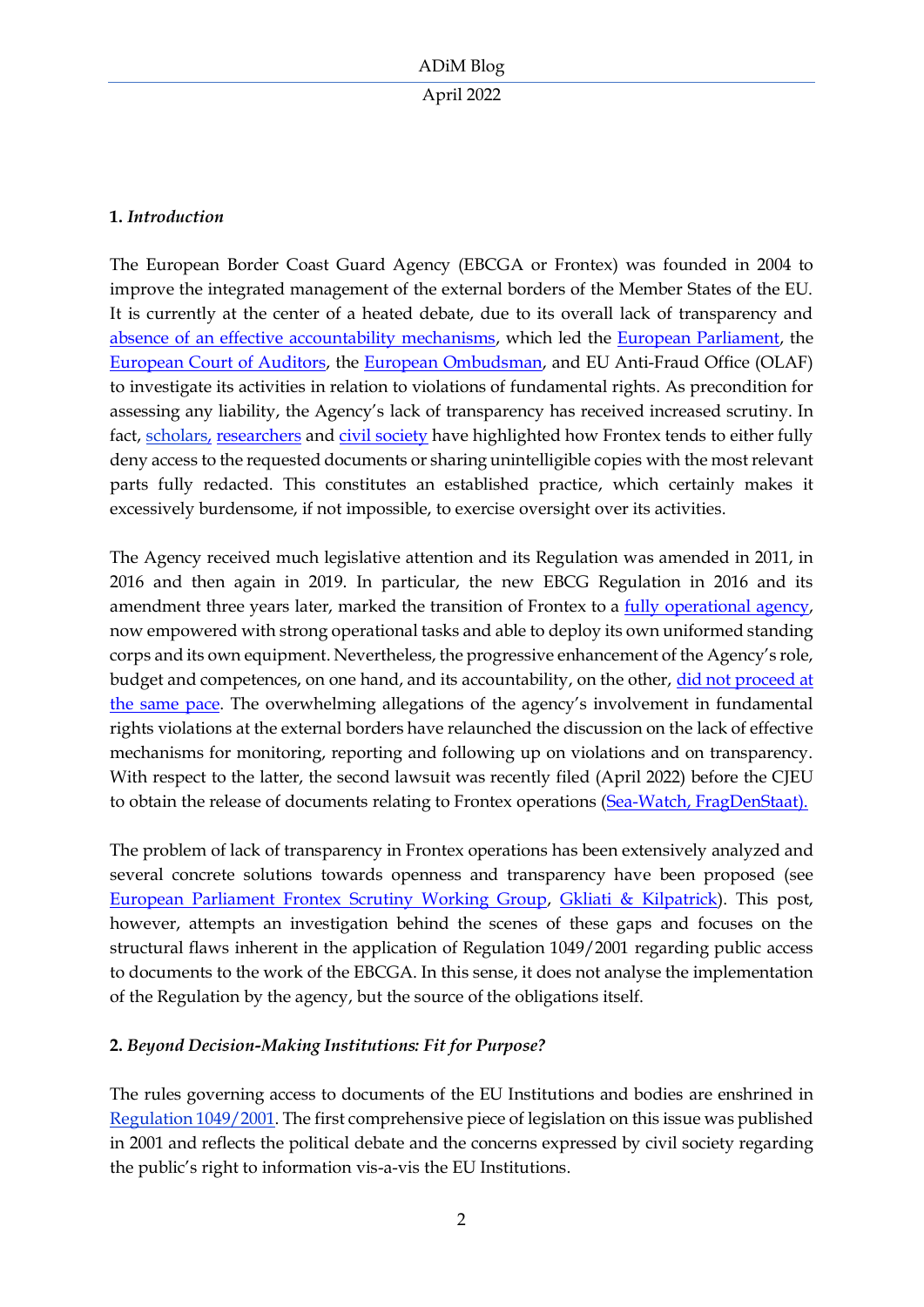### April 2022

The political climate preceding the Maastricht revision of the Treaty on the European Union was influenced by an increasingly strong call for openness and transparency of the decisionmaking process, the democratic legitimacy of which was questioned.

Such a plead culminated in the Treaty of the European Union pronouncing for the first time that 'any citizen of the Union, and any natural or legal person residing or having its registered office in a Member State, shall have a right of access to European Parliament, Council and Commission documents' (Article 255). On this legal basis[, Regulation 1049/2001](https://eur-lex.europa.eu/legal-content/en/ALL/?uri=CELEX%3A32001R1049) was adopted, to include in its scope of application all documents held by European Parliament, Council and Commission, i.e. documents created or received by the institutions or otherwise in their possession, in all areas of activity of the European Union (Article 2(3)). The obligation to allow access to documents was extended with the Lisbon Treaty of 2007 to other Union institutions, bodies, offices and agencies, which are obliged to conduct their work as openly as possible (Article 15(1) TFEU). The new legal basis for this right is offered in Article 15(3) TFEU, which states that Union citizens or residents have a right to access documents of the Union institutions, bodies, offices and agencies. It is further provided that institutions shall ensure transparency in their proceedings.

Moreover, the EBCG Regulation explicitly states that Frontex shall be subject to Regulation 1049/2001 when handling applications for access to documents in its possession (Article 114).

The aim of Regulation 1049/2001 is to ensure that decisions are taken as openly and as closely to the citizen as possible, in order for the administration to enjoy greater legitimacy and be more effective and accountable in a democratic system. Hence, only the Commission, the Parliament and the Council fall under its original scope.

The drafters of the Regulation also remind the connection between openness and respect for fundamental rights (Preambular paras 1 and 2). Regulation 1049/2001 defines the principles, conditions and limits of the right to access to documents, establishing rules to facilitate its enjoyment to the greatest extent possible.

The Regulation only covers documents held by the Institution, drawn up or received by it and in its possession. The notion of 'document' receives a broad definition under Article 3, which includes 'any content whatever its medium (written on paper or stored in electronic form or as a sound, visual or audiovisual recording) concerning a matter relating to the policies, activities and decisions falling within [an EU] institution's sphere of responsibility'. Similarly, Article 15(3) TFEU suggests that the term should be interpreted broadly to include 'documents' whatever their medium. In [Patrick Breyer v. European Commission,](https://eur-lex.europa.eu/legal-content/GA/TXT/?uri=CELEX:62015CJ0213) the CJEU specified that the type and nature of the content of the document, and the size, length, volume or presentation of the content 'have no bearing on the question whether or not it falls' under the definition of Article 3: the only condition is that the 'said content must relate to the policies, activities or decisions falling within the powers of the institution in question'.

# *A right for EU citizens and residents*

From this premise, Regulation 1049/2001 understandably grants the right to access to documents only to those participating in the democratic processes of the Union, legal persons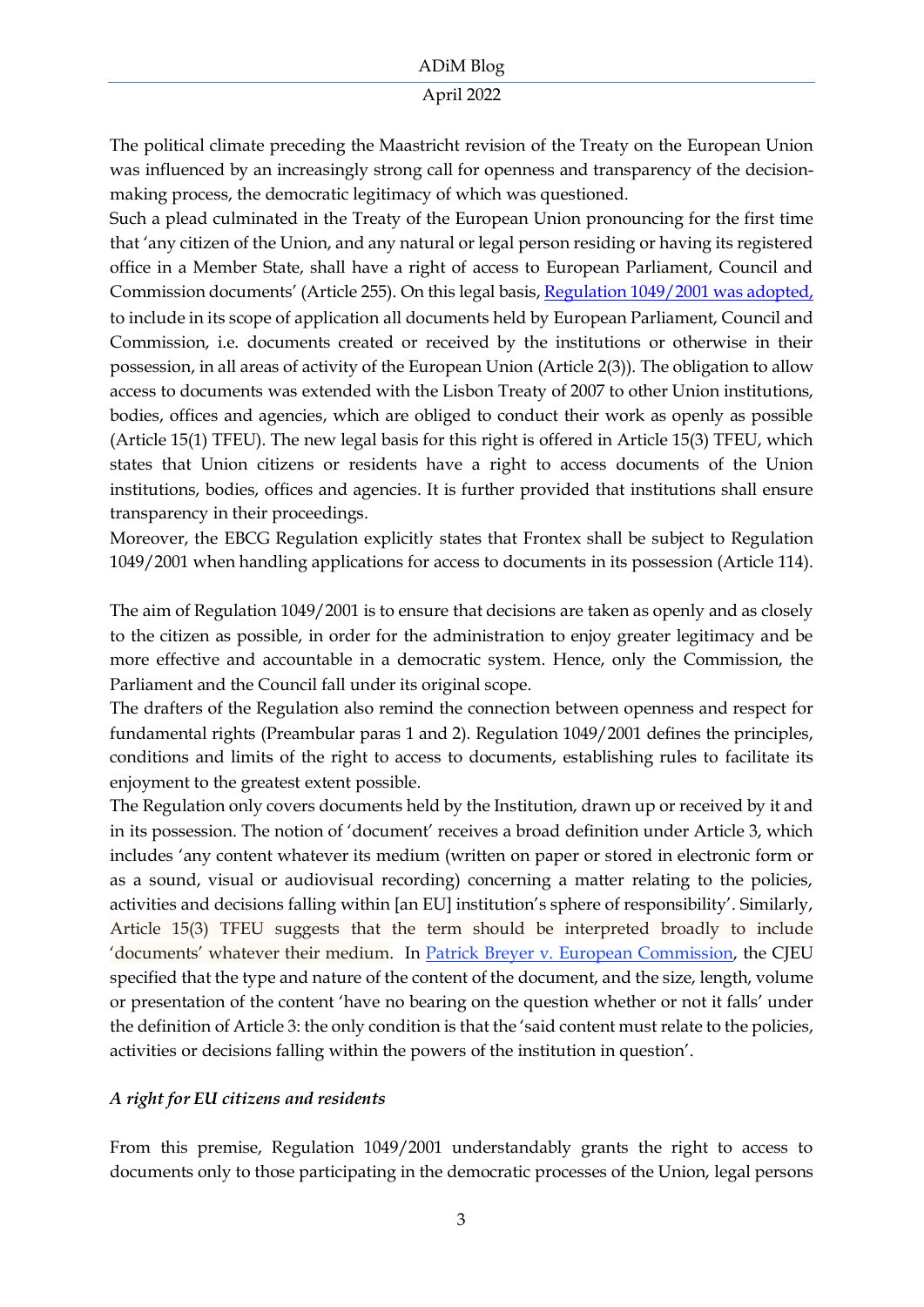#### April 2022

(Article 2(2)). Frontex offers scrupulous attention to this requirement: as provided in the [Management Board Decision No 25/2016](https://frontex.europa.eu/assets/Key_Documents/MB_Decision/2016/MB_Decision_25_2016_on_adopting_practical_arrangements_regarding_PAD.pdf) on practical arrangements regarding public access to the documents, 'all initial applications must be accompanied by an identity document or, in the case of legal persons, the proof of registered office along with the proof of the bond between the individual presenting the application and the legal person' (Art. 5) to prove the fulfilment of the nationality criterion.

Taking a teleological approach, interpreting Article 2(1) of the Regulation in light of its purpose and the values and social goals it aims to achieve, we note that accessibility to democratic participation is at the core of the provision. The original purpose of the limited scope to natural or legal persons based in the EU is to allow them to influence the democratic process with informed decisions on the policies and practices of the EU decision-making institutions.

Frontex, however, is not entrusted with decision-making powers, but with operational, organizational and coordinating tasks. Its operational powers can directly and indirectly affect the fundamental rights of a large number of individuals. These individuals are by definition not EU citizens, and have inherent vulnerability. Moreover, since the focus lies on victims of fundamental rights violations in the context of border surveillance and return operations, there are substantial chances that they will not be present on EU territory having been subjected to a pushback or deportation. EU citizens and residents are rarely personally concerned with the activities of the agency, save for the monitoring role of civil society. Thus, based on the personal scope of Regulation 1049/2001, the persons most affected by the conduct of the agency are excluded from a right of access to documents.

The link between access to documents and citizenship and residence was justified in light of the EU legal system of the '90s, when the external dimension of EU law and policy was much less developed and EU law was mostly spreading its effects inside its territorial boundaries. Regulation 1049/2001 was meant to apply internally in the EU, where the Commission, the Council, and the European Parliament traditionally operate. Its extension, however, to an agency with such external vocation as Frontex raises many doubts as to the suitability of the instrument in the new circumstances.

This obvious mismatch on these two fronts, leads us to the conclusion that the personal scope of Regulation 1049/2001 does not fit the scope of operations and factual activity of Frontex. The original purpose of limiting the scope to persons that participate in the democratic processes in the EU at the Union, national or municipal level has lapsed, in light of the nondecision-making mandate of Frontex, as well as its broad impact upon the rights of third country nationals residing outside the EU.

### *Public Security Exception*

The limits to the right to public access to documents are set in Article 4 of the Regulation: should a ground for exception arise, 'the institutions shall refuse access' to any requested document. At least on a textual level, institutions are not given discretion to apply a balancing test to weigh the public interest priorities as regards public security, defence and military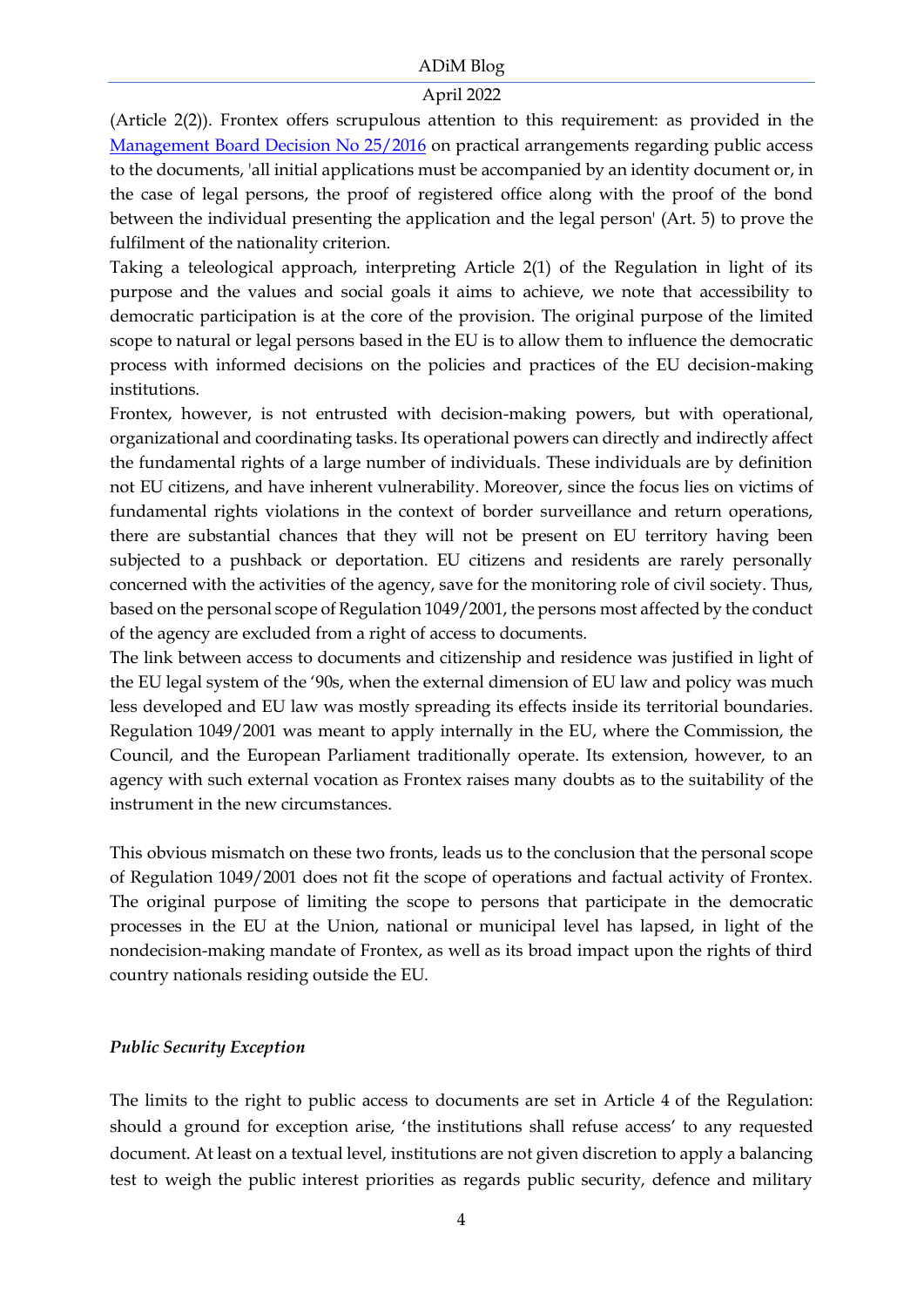# April 2022

matters, international relations, and the financial, monetary or economic policy of the Community of a Member State against the public interest of transparency and openness. An argument for a limited discretion of the institutions to apply such a test can be made on the basis of a deeper analysis of the statutory purpose and the legislative intent of the provision. In fact, the agency's Management Board has decided that, in principle, [all documents should](https://frontex.europa.eu/assets/Key_Documents/MB_Decision/2016/MB_Decision_25_2016_on_adopting_practical_arrangements_regarding_PAD.pdf)  [be accessible to the public,](https://frontex.europa.eu/assets/Key_Documents/MB_Decision/2016/MB_Decision_25_2016_on_adopting_practical_arrangements_regarding_PAD.pdf) and only exceptionally restricted.

The most important exceptions concern the protection of public interests, such as public security, defence and military matters, international relations, and monetary and economic policy (Article 4(1)(a)), as well as private interests, such as the protection of the privacy or integrity of individuals (Article 4(1)(b)).

Moreover, access to documents meant for internal purposes or relating to a pending decision shall be refused if their disclosure would seriously undermine the decision-making process, unless there is an 'overriding public interest in disclosure' (Article 4(3)).

Given the nature of the work of the agency, public security is the most common ground used by the agency to deny access. Similarly, to the argument regarding the personal scope of the Regulation, the public security exception was meant for the decision-making Institutions. While only a limited minority of the legislative and policy *corpus* produced by the European Union refers to the matters mentioned in Article 4, a large body of the Agency's activities covers public security, defence and military matters. In fact, since the 2019 revision of the ECBG Regulation, Frontex has the mandate to deploy its own uniformed and arm corps, engaging in activities at the EU external borders, often in highly militarized contexts (see Frontex involvement in [Operation Irini,](https://www.operationirini.eu/libyancoastalwaters/) off Libyan coasts; see also Frontex involvement at the Greek-Turkish external border, where i[t allegedly faced hybrid threats from the Turkish navy\)](https://www.statewatch.org/media/1941/greece-2.pdf).

This exception on the grounds of public policy has become the rule for the agency, when dealing with public access to documents requests. The [picture](https://www.utrechtlawreview.org/articles/10.36633/ulr.770/) emerging from the Agency's [annual reports](https://frontex.europa.eu/documents-and-publications) (2012-2017) shows a negative trend: increasingly less applications receive full access with the lowest percentage being 13.9% in 2017. To put it plainly: 60.2% request received full access to the document requested, 5.9% received a denial and close to 20% were denied. This is barely surprising as the legislative framework is structured in a way that allows it to do so. The issue is structural and lies on the exceptions themselves. The exceptions, provided under Article 4, are not unjustified *per se*. The incoherence rather lies in applying limitations reflecting residual policy areas, where security concerns would be marginal, to an Agency that by definition operates in sensitive domains.

It is not impossible for security-related authorities to operate in a transparent manner. In fact, even traditional law enforcement authorities operate under a specific mandate on openness and transparency. The legal framework, however, on which Frontex bases its access to documents obligations, seems to not be built for purpose, especially regarding the limitations of these obligations. There is need for transparency safeguards fitting for security bodies,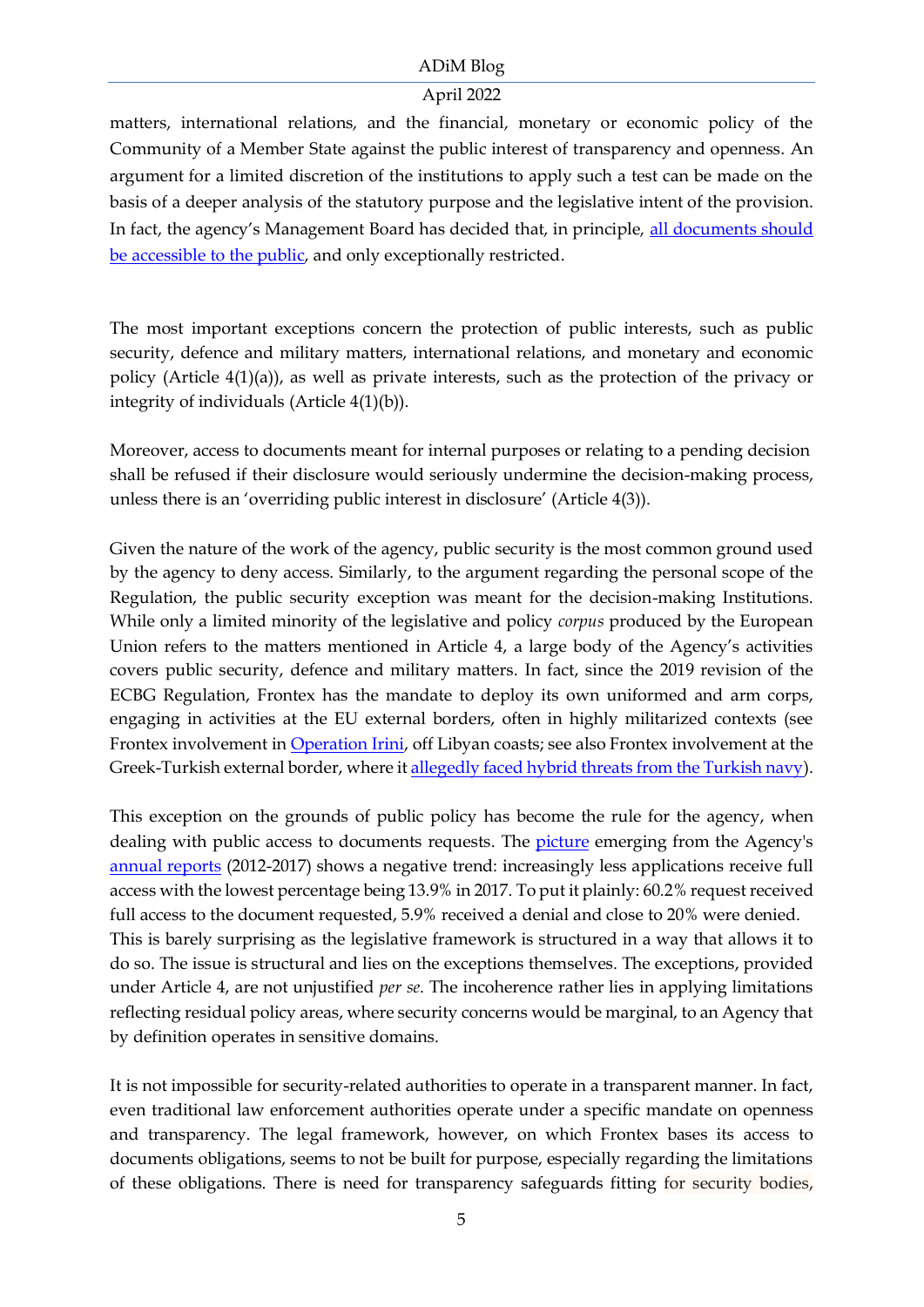## April 2022

which safeguards are subject to concrete criteria and procedures, rather than a broad security exception that can be invoked unlimitedly and without grounded justification.

# *Data Management*

Another difference between the work of Frontex and that of the decision-making Institutions concerns data management. Frontex is heavily involved in the management of data of large groups of migrants. The information-sharing aspect of the agency's work has been significantly strengthened over the years along with the creation of new specialised structures and mechanisms.

Already in 2011, the Agency was given the mandate to collect and process personal data related to irregular migration and trans-border criminal activities during all operations. In 2013 Frontex was entrusted with the coordination of EUROSUR, a pan-European surveillance system of the EU's southern and eastern borders, established with Regulation 1052/2013, now replaced by EBCG Regulation 2019), which integrates all maritime surveillance facilities of the member states. The agency's 2016 mandate permitted it to collect, process and share personal data not only for purposes of migration management but also for purposes of law enforcement, including combating terrorism, human trafficking and human smuggling, as well as document fraud.

In the context of its new powers, Frontex can exchange information with EU agencies, including Europol as well as third countries for a variety of different and not clearly delineated purposes ranging from border surveillance to combating terrorism (Article 12(2)). This, combined with the [interoperability-related competencies](https://www.statewatch.org/news/2018/may/eu-interoperability-member-states-want-substantial-changes-to-entry-exit-system-questions-over-red-links-and-the-role-of-frontex/) of Frontex, creates a quite broad mandate for the processing and especially the sharing of data both within the EU and outside, involving EU institutions, agencies, and law enforcement authorities.

Most of its extensive data management powers are related to returns in order for the agency to facilitate more efficient returns. In particular, Frontex was mandated to collect from various sources information necessary for issuing return decisions, identifying individuals subject to removal, and other pre-return, return-related and post-arrival and post-return activities. (Article 49(1)(a)(i)). Moreover, it was tasked with developing and operating a centralised return management platform for processing all relevant information (Articles 15(4), 49(1)(d), 50(1)). This platform integrates the existing national and EU-wide return management systems and allows for an automated transfer of data.

As shown by the account above, Frontex's data collection and exchange concern predominantly third country nationals. Given the extent of the agency's data processing and sharing powers, such activities cannot be left to the sole scrutiny of the European Data Protection Supervisor (Article 1(3) Regulation 2018/1725). Social accountability to civil society can only be possible with a strong right to access to documents, afforded especially to the persons affected by the data processing, namely third country nationals not residing in the EU. The scope of Regulation 1049/2001 was adequate when covering the work of the three EU Institutions, which are not involved is such extensive data processing. Putting the Regulation in perspective of the contemporary work of Frontex, it seems insufficient to afford the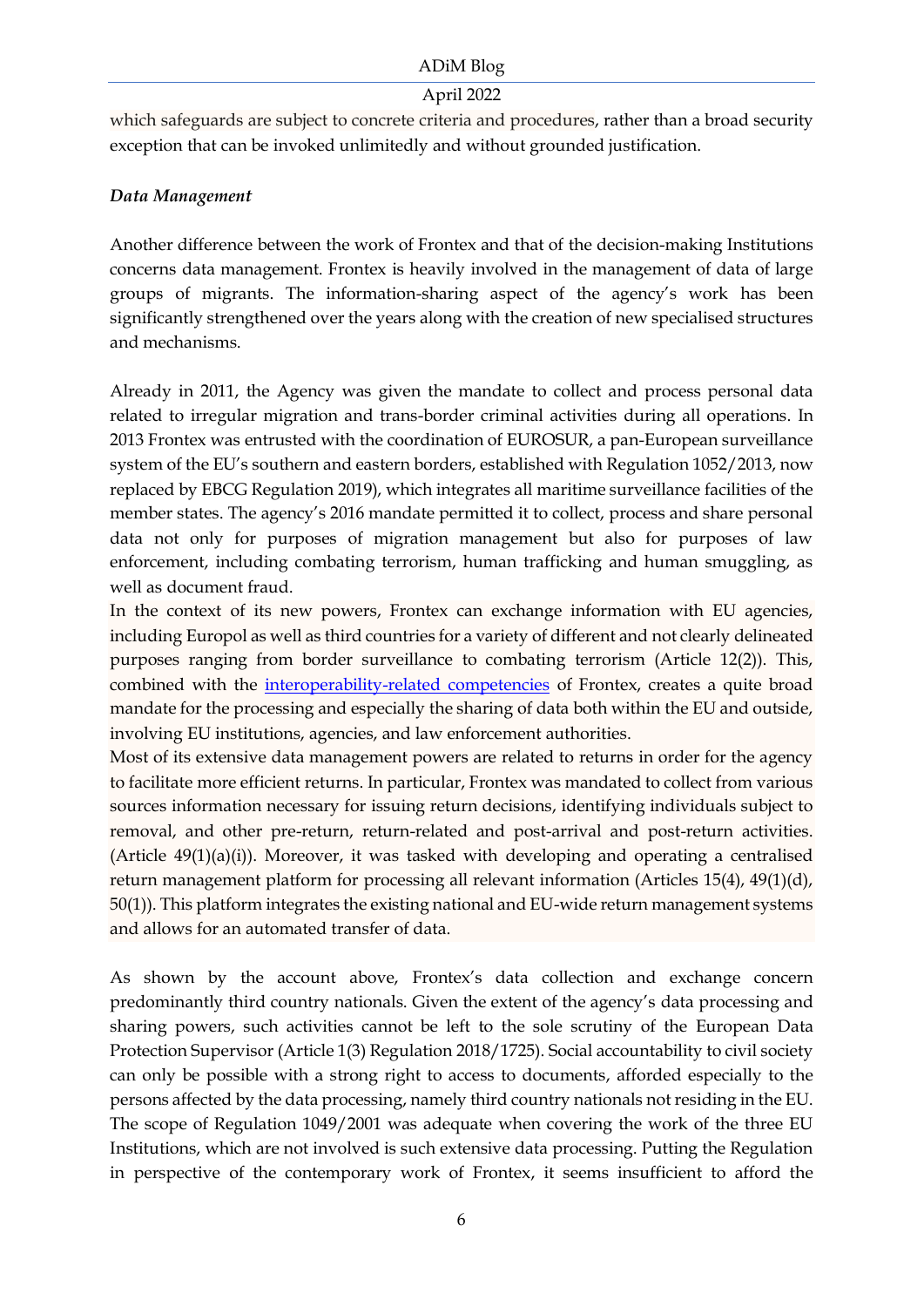## April 2022

necessary openness and accountability. The Agency needs, instead, to be covered by a Regulation that includes concrete safeguards, mechanisms, and due diligence procedures.

# **3.** *Conclusion*

Going beyond the criticisms of Frontex for the implementation of its access to documents obligations, this contribution has delved into the source of these obligations. It evaluates the suitability of Regulation 1049/2001 in relation to the work of the Agency and identifies the shortcomings of a system that seems partly outdated and ill-fitting to the particular characteristics of the work of a Border and Coast Guard Agency. It has been shown that Regulation 1049/2001 has limited effectiveness for improving transparency into Frontex operations. Gaps are identified with respect to its personal scope of application, its wide exceptions to the right of public access to documents, and its broad formulation lacking concrete and enforceable safeguards.

Currently, we rely on the scrutiny of the CJEU and the EU Ombudsman to address the "[culture](http://www.europarl.europa.eu/meetdocs/2009_2014/documents/libe/dv/02_study_fundamental_rights_/02_study_fundamental_rights_en.pdf)  [of secrecy](http://www.europarl.europa.eu/meetdocs/2009_2014/documents/libe/dv/02_study_fundamental_rights_/02_study_fundamental_rights_en.pdf)" developed by Frontex. In this blog we argue that the source of the problem is, in fact, at the legislative level, as Regulation 1049/2001 seems to be giving ample space to the agency to [control information](https://www.eu-opengovernment.eu/?p=2917) in an obstructive and secretive manner. We suggest, thus, that the solution also comes from the legislator.

As the legislative history of Regulation 1049/2001 shows, it was designed to offer a solution to a very specific transparency issue, namely to address allegations of democratic deficit directed at the decision-making institutions. Its extension to any transparency matter regarding any other Institution, body or agency fails to acknowledge the inherent differences underlying the organic structure of the EU and its policy areas. As it is often the case with Frontex, also the (mis)implementation of Regulation 1049/2001 is not counterbalanced by proper safeguards. Existing ones, the effectiveness of which is questionable, should be abreast of the technological developments whose deployment constitutes now the core of Frontex activity.

While the EU has taken efforts to address the question of its openness and transparency, the solution should be differentiated, considering the particular characteristics of different bodies and agencies. It seems that the drafters of the Lisbon Treaty have foreseen this need. Article 15(2) and (3) TFEU, which extend the freedom of information obligations to all institutions, bodies, offices and agencies, suggests that this should be governed by regulations, which should be set up in accordance with the ordinary legislative procedure. It is obvious that the drafters of the Lisbon Treaty, signed six years after the adoption of Regulation 1049/2001, did not feel content with the legislative framework when they extended the right to public access to documents beyond the three decision-making Institutions.

More than a decade later and in light of intense criticisms regarding the lack of transparency by Frontex, it is high time to call upon the Commission to take another look at our legal